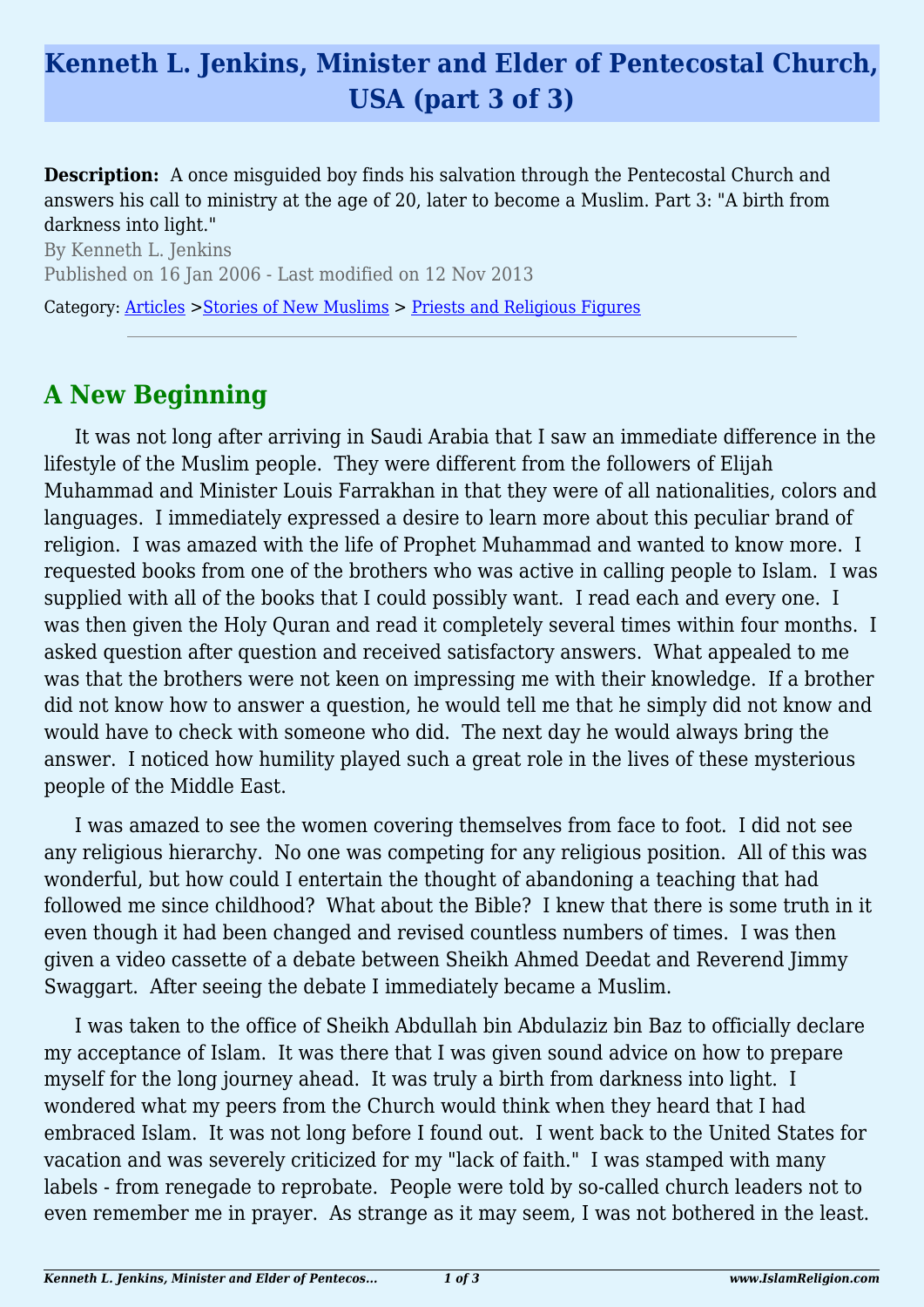I was so happy that Almighty God, had chosen to guide me aright that nothing else mattered.

Now I only wanted to become as dedicated a Muslim as I was a Christian. This, of course, meant study. I realized that a person could grow as much as they wanted to in Islam. There is no monopoly of knowledge - it is free to all who wish to avail themselves of the opportunities to learn. I was given a set of Saheeh Muslim as a gift from my Quran teacher. It was then that I realized the need to learn about the life, sayings and practices of Prophet Muhammad, may the mercy and blessings of God be upon him. I read and studied as many of the hadeeth collections available in English as possible. I realized that my knowledge of the Bible was an asset that is now quite useful in dealing with those of Christian backgrounds. Life for me has taken on an entirely new meaning. One of the most profound attitude changes is a result of knowing that this life must actually be spent in preparation for life in the Hereafter. It was also a new experience to know that we are rewarded even for our intentions. If you intend to do good, then you are rewarded. It was quite different in the Church. The attitude was that "the path to Hell is paved with good intentions." There was no way to win. If you sinned, then you had to confess to the pastor, especially if the sin was a great sin, such as adultery. You were judged strictly by your actions.

## **The Present and Future**

After an interview by the Al-Madinah newspaper I was asked about my present-day activities and plans for the future. At present, my goal is to learn Arabic and continue studying to gain greater knowledge about Islam. I am presently engaged in the field of dawah and am called upon to lecture to non-Muslims who come from Christian backgrounds. If God, Almighty, spares my life, I hope to write more on the subject of comparative religion.

It is the duty of Muslims throughout the world to work to spread the knowledge of Islam. As one who has spent such a long time as a Bible teacher, I feel a special sense of duty in educating people about the errors, contradictions and fabricated tales of a book believed in by millions of people. One of the greatest joys is knowing that I do not have to engage in a great deal of dispute with Christians, because I was a teacher who taught most of the dispute techniques used by them. I also learned how to argue using the Bible to defend Christianity. And at the same time I know the counter arguments for each argument which we, as ministers, were forbidden by our leaders to discuss or divulge.

It is my prayer that God will forgive us all of our ignorance and guide us to the path leading to Paradise. All praise is due to God. May the mercy and blessings of God be upon last messenger, Prophet Muhammad, his family, companions, and those following true guidance.